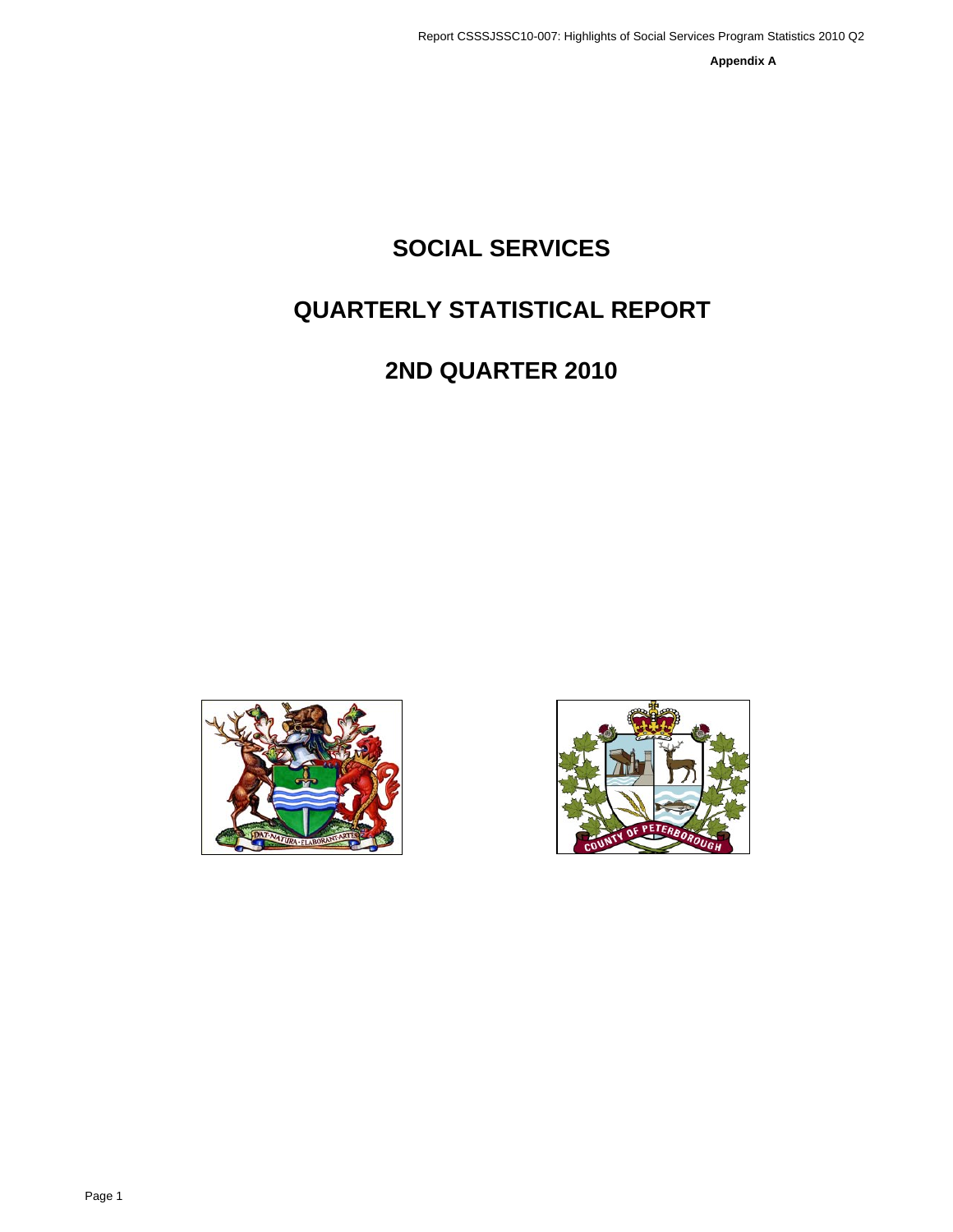## **1. ONTARIO WORKS**

## **A. Who are our clients?**

i) Family Composition



ii) Caseload Breakdown (by family unit)



#### iii) Participants (individual adults)

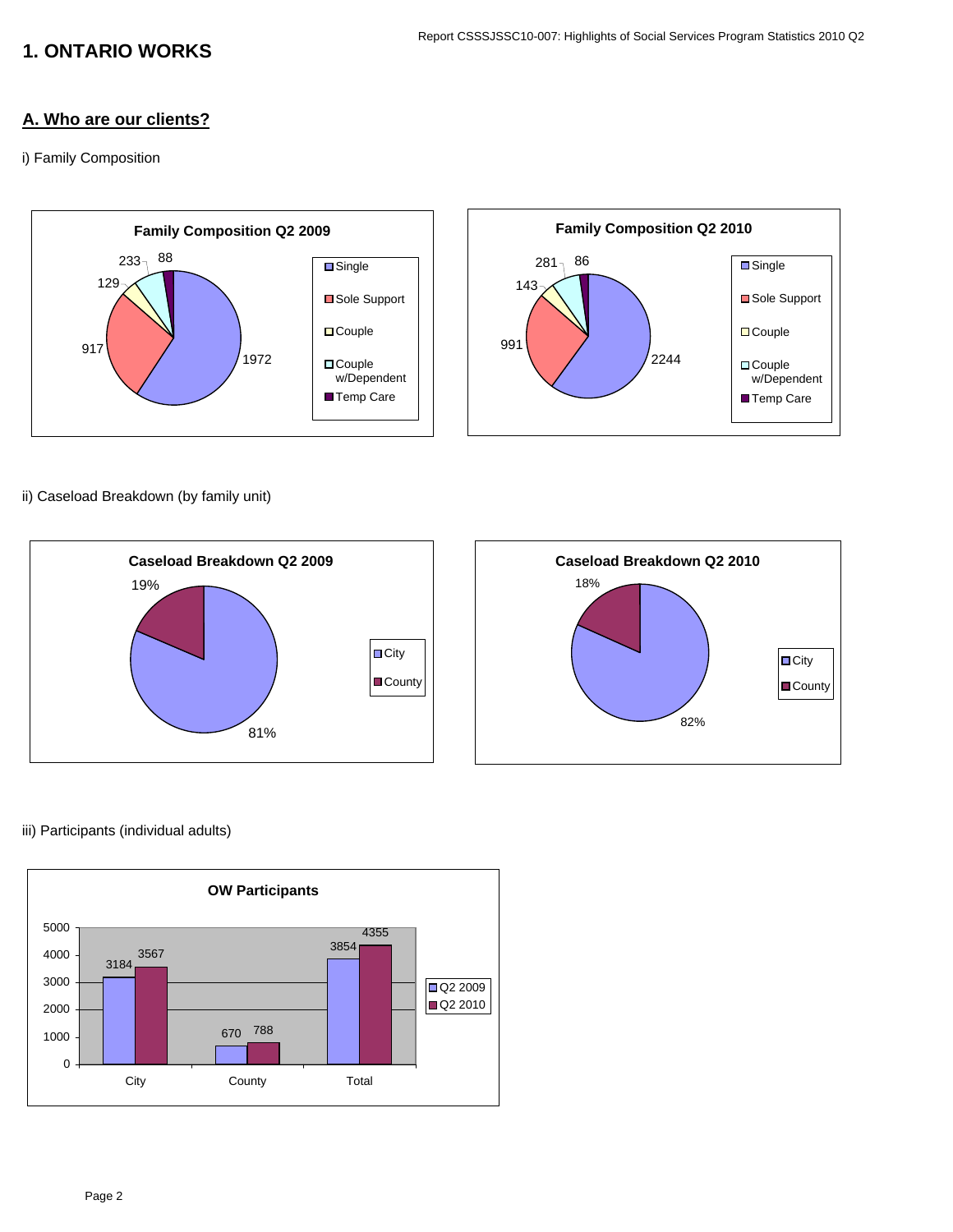#### v) Historical Caseload Graph

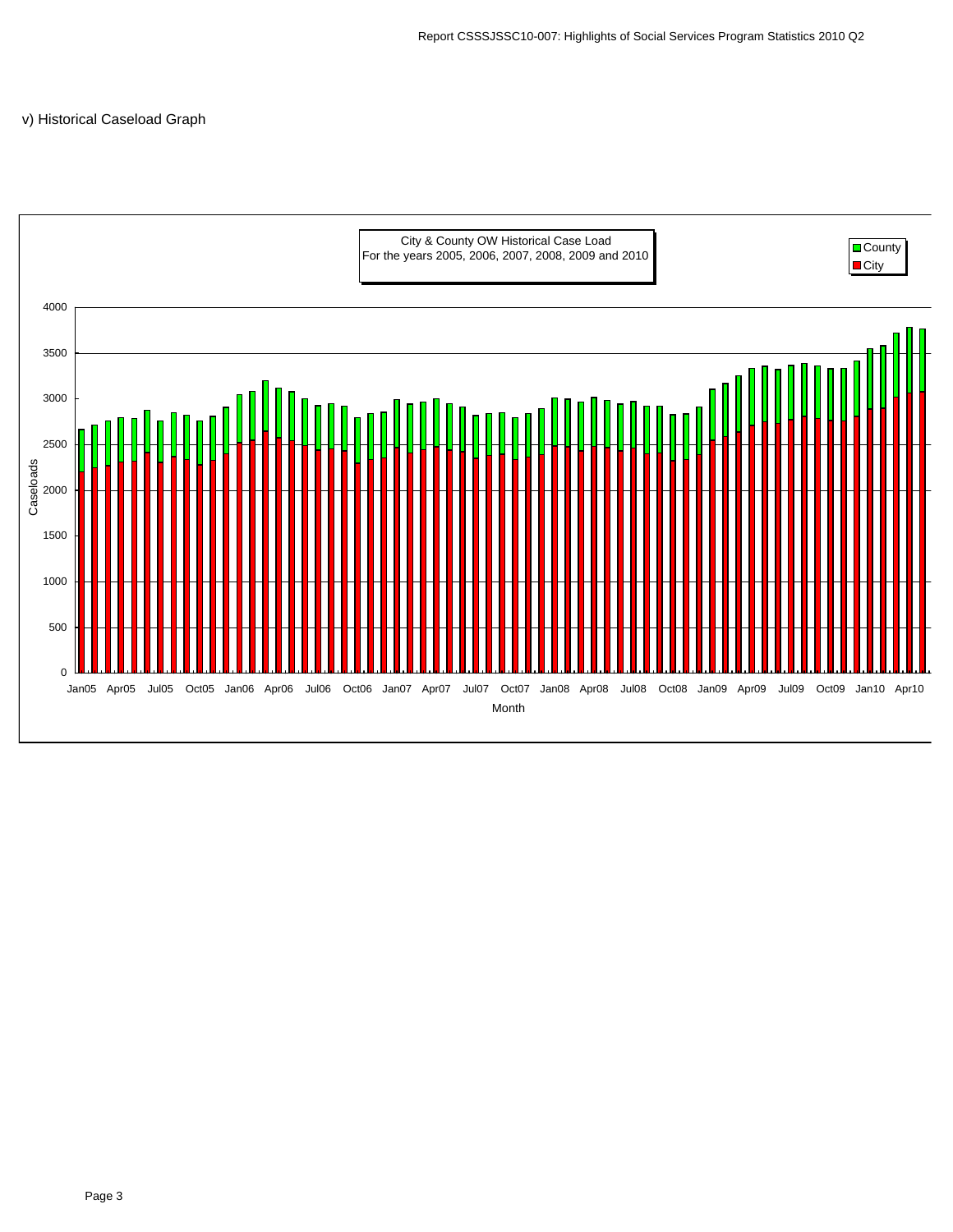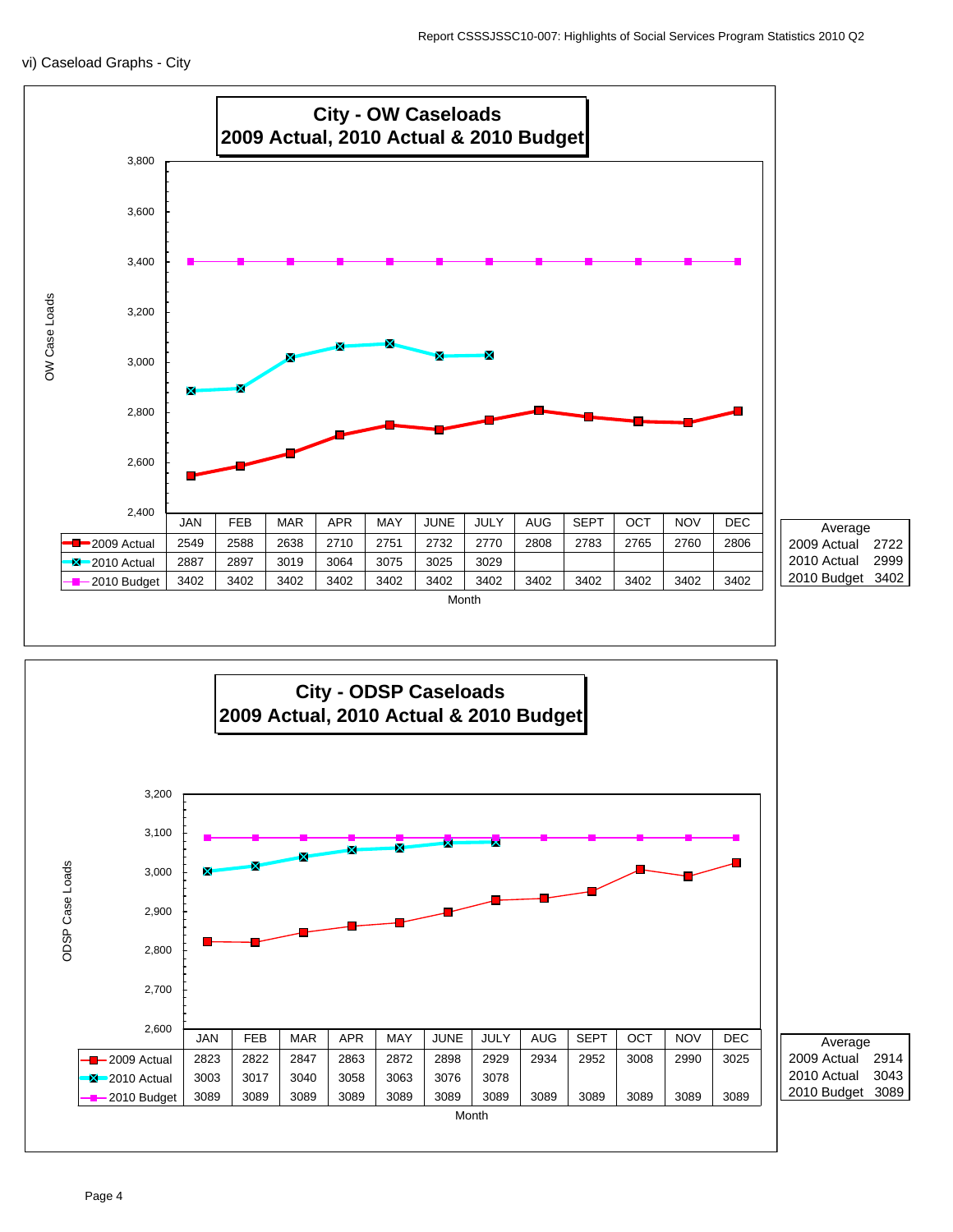



2009 Actual 617 2010 Budget 664 Average 2010 Actual 660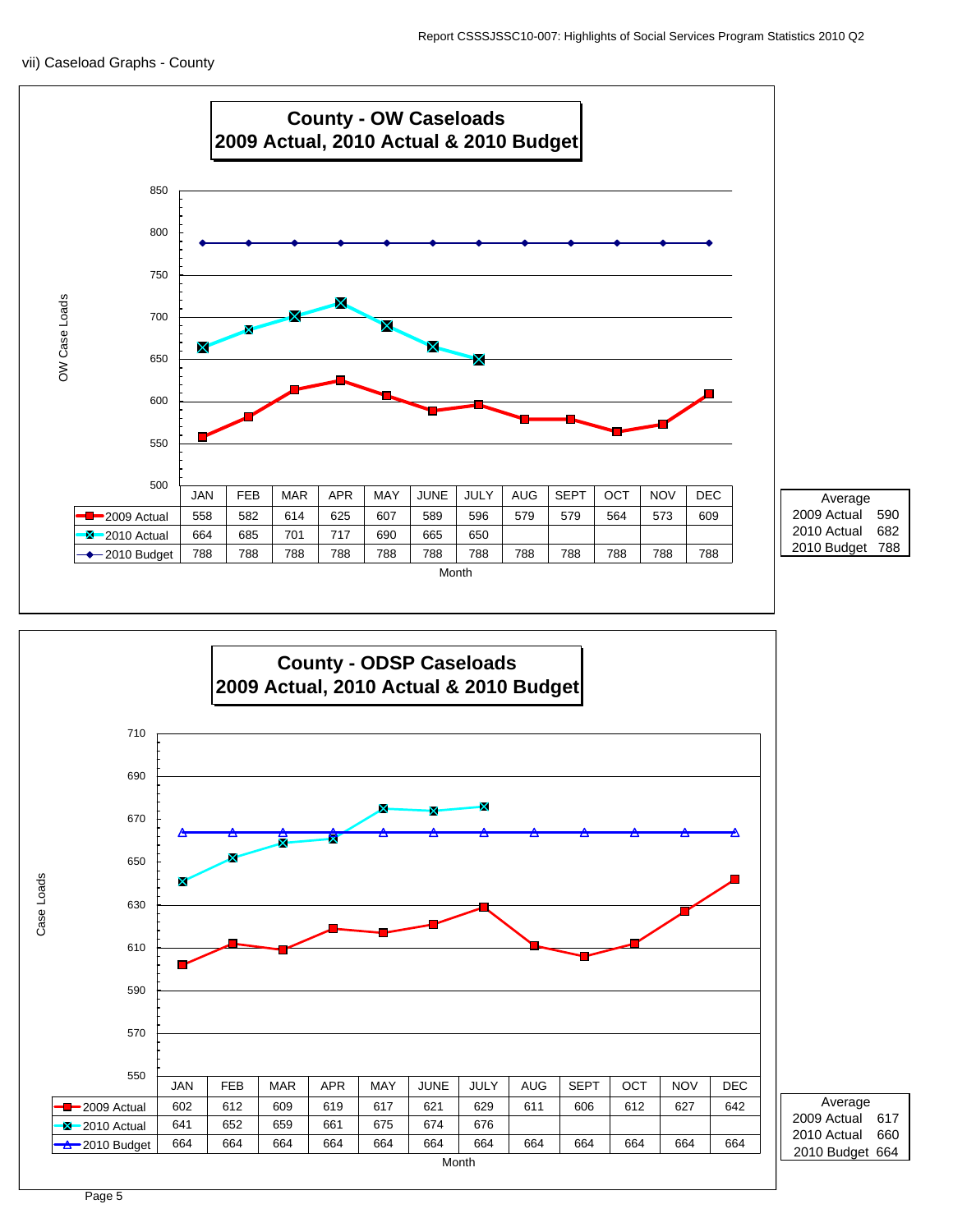#### **B. What are we doing?**

i) Intake (new client)



On average from point of contact to application interview was 3 days Q2 2009 and 2.8 days Q2 2010. Ministry standard is 4 days.

#### ii) Telephony Stats

|                                                | Jan  | Feb. | March | April | May  | June |
|------------------------------------------------|------|------|-------|-------|------|------|
| # of calls at Intake                           | 3438 | 3974 | 3472  | 3121  | 2799 | 3198 |
| Average wait time for call answer (in seconds) | 78   | 60   | 48    | 0.8   | 0.7  | 0.8  |
| # calls at reception                           | 2288 | 1468 | 524   | 406   | 349  | 510  |
| Average wait time for call answer (in seconds) |      | 12   | 18    | 0.2   | 0.2  | 0.2  |
|                                                |      |      |       |       |      |      |

iii) Appointments with Staff

| Total # of                    |             |  |  |
|-------------------------------|-------------|--|--|
| <b>Completed Appointments</b> |             |  |  |
| Q2 2009                       |             |  |  |
| YTD                           | Q2 2010 YTD |  |  |
| 12767                         | 12701       |  |  |

#### iv) Terminations **South Contracts** Jan Teb Mar April May June

# of participants starting employment 101 101 146 191 174 153 # of participants leaving Social Assistance 19 29 30 21 19 38 due to employment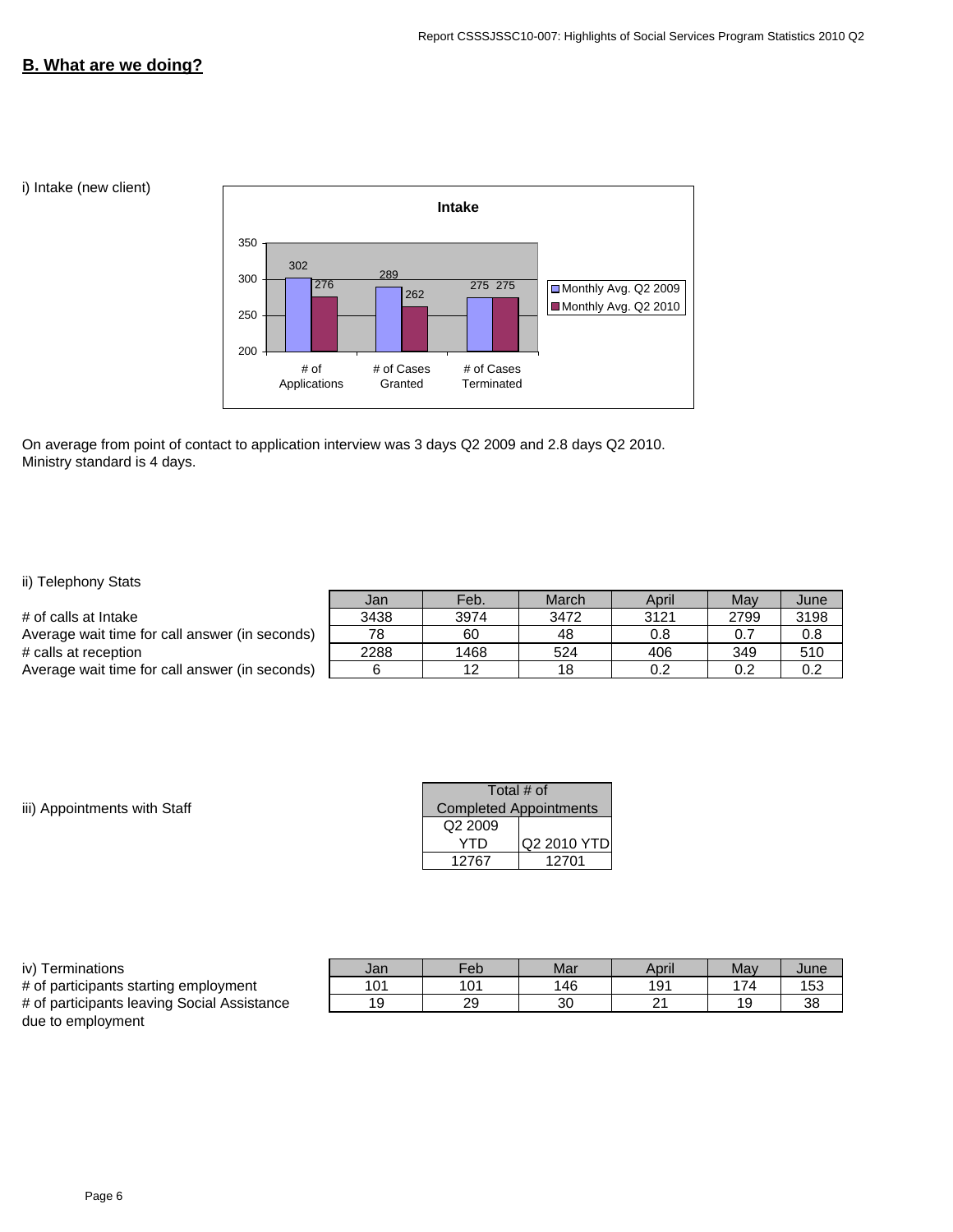$\sqrt{2010}$ 

#### v) Employment Readiness Scale

"Not Ready" less than a 40% chance of becoming successfully employed, with a high likelihood of not retaining employment "Minimally Ready" a 60% chance of becoming successfully employed in 12 weeks, with a high likelihood of employment "Job Ready" an 80% chance of becoming successfully employed in 12 weeks, with a high likelihood of remaining employed

|         | # of Clients |                  |             |             |
|---------|--------------|------------------|-------------|-------------|
|         | with ERS     |                  | Minimally   |             |
|         | Completed    | <b>Job Ready</b> | Ready       | Not Ready   |
| 2009 Q2 | 955          | 171 (17.9%)      | 225 (23.6%) | 559 (58.5%) |
| 2010 Q2 | 342          | 71 (20.%)        | 66 (19.3%)  | 205 (60%)   |

#### vi) County Caseload (as at June 30, 2010)



#### **C. What it costs**

|                               | 2000         |                     |              |                     | 2010    |
|-------------------------------|--------------|---------------------|--------------|---------------------|---------|
|                               | Year End     | 2009 Q <sub>2</sub> | 2010 Budget  | 2010 Q <sub>2</sub> | % Spent |
| OW Admin                      | \$5,050,143  | \$2,388,521         | \$5,335,495  | \$2,479,645         | 46.47%  |
|                               |              |                     |              |                     |         |
| Employment (incl. Addictions) | \$3,658,123  | \$1,600,329         | \$3,875,154  | \$2,212,196         | 57.09%  |
|                               |              |                     |              |                     |         |
| Mandatory - City              | \$21.046.800 | \$10.222.044        | \$26,731,507 | \$11,709,271        | 43.80%  |
| Mandatory - County            | \$4,553,755  | \$2,301,970         | \$6,206,634  | \$2,718,022         | 43.79%  |
|                               |              |                     |              |                     |         |
| Discretionary - City          | \$1,627,335  | \$817,632           | \$1.464,470  | \$830,864           | 56.73%  |
| Discretionary - County        | \$260,001    | \$134.946           | \$213,770    | \$117,547           | 54.99%  |
|                               |              |                     |              |                     |         |
| <b>ODSP Administration</b>    | \$0          | \$0                 | \$0          | \$0                 | 0.00%   |
| ODSP Benefits - City          | \$7,133,744  | \$3,482,451         | \$3,945,333  | \$1,912,994         | 48.49%  |
| <b>ODSP Benefits - County</b> | \$1,544,691  | \$772,652           | \$870,703    | \$418,789           | 48.10%  |
|                               |              |                     |              |                     |         |

T

 $2000$ 

г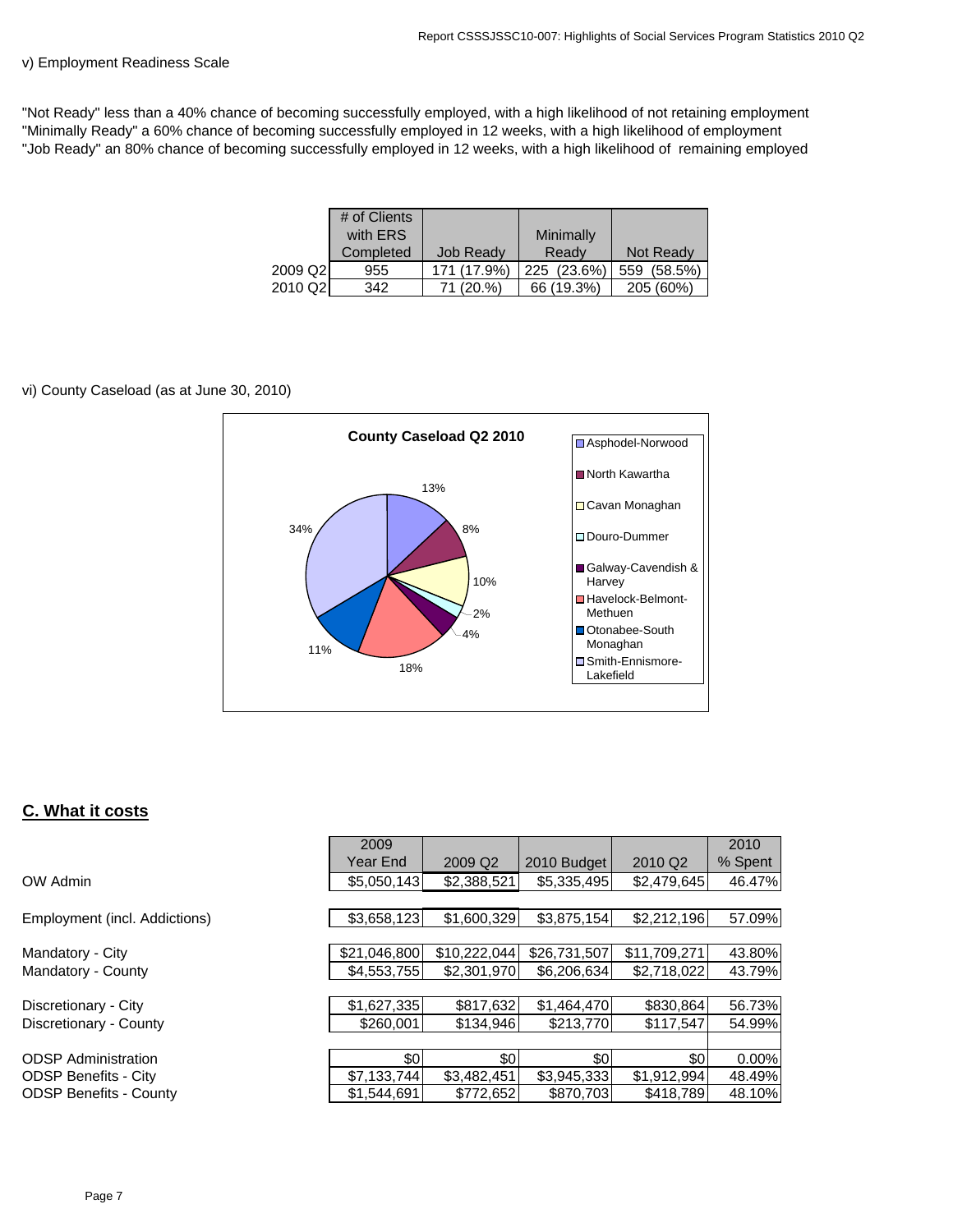# **2. PETERBOROUGH EMPLOYMENT RESOURCE CENTRE**

## **A. Who are our clients?**

PERC provides supports for self directed job search to any member of the community who is seeking employment.

## **B. What are we doing?**



I

|                  |                   | Total             | Avg.         | Total             | Avg.         |
|------------------|-------------------|-------------------|--------------|-------------------|--------------|
|                  |                   | <b>Visits</b>     | Monthly      | <b>Visits</b>     | Monthly      |
| Centre           | <b>Start Date</b> | Q <sub>2</sub> 09 | Visits Q2 09 | Q <sub>2</sub> 10 | Visits Q2 10 |
| <b>Buckhorn</b>  | May 06            | 24                | 8.0          | 9                 | 3.0          |
| Douro            | Sept 06           | 6                 | 2.0          | 13                | 4.3          |
| Ennismore        | June 07           | 16                | 5.3          | 11                | 3.7          |
| <b>Havelock</b>  | Feb 06            | 43                | 14.3         | 14                | 4.7          |
| Keene            | Nov 06            | 26                | 8.7          | 19                | 6.3          |
| <b>Millbrook</b> | June 07           | 40                | 13.3         | 24                | 8.0          |
| Norwood          | Apr 07            | 13                | 4.3          | 6                 | 2.0          |

## **C. What it costs**

| 2009      |                     |             |           | 2010    |
|-----------|---------------------|-------------|-----------|---------|
| Year End  | 2009 Q <sub>2</sub> | 2010 Budget | 2010 Q2   | % Spent |
| \$518,757 | \$237,743           | \$618,318   | \$244.857 | 40%     |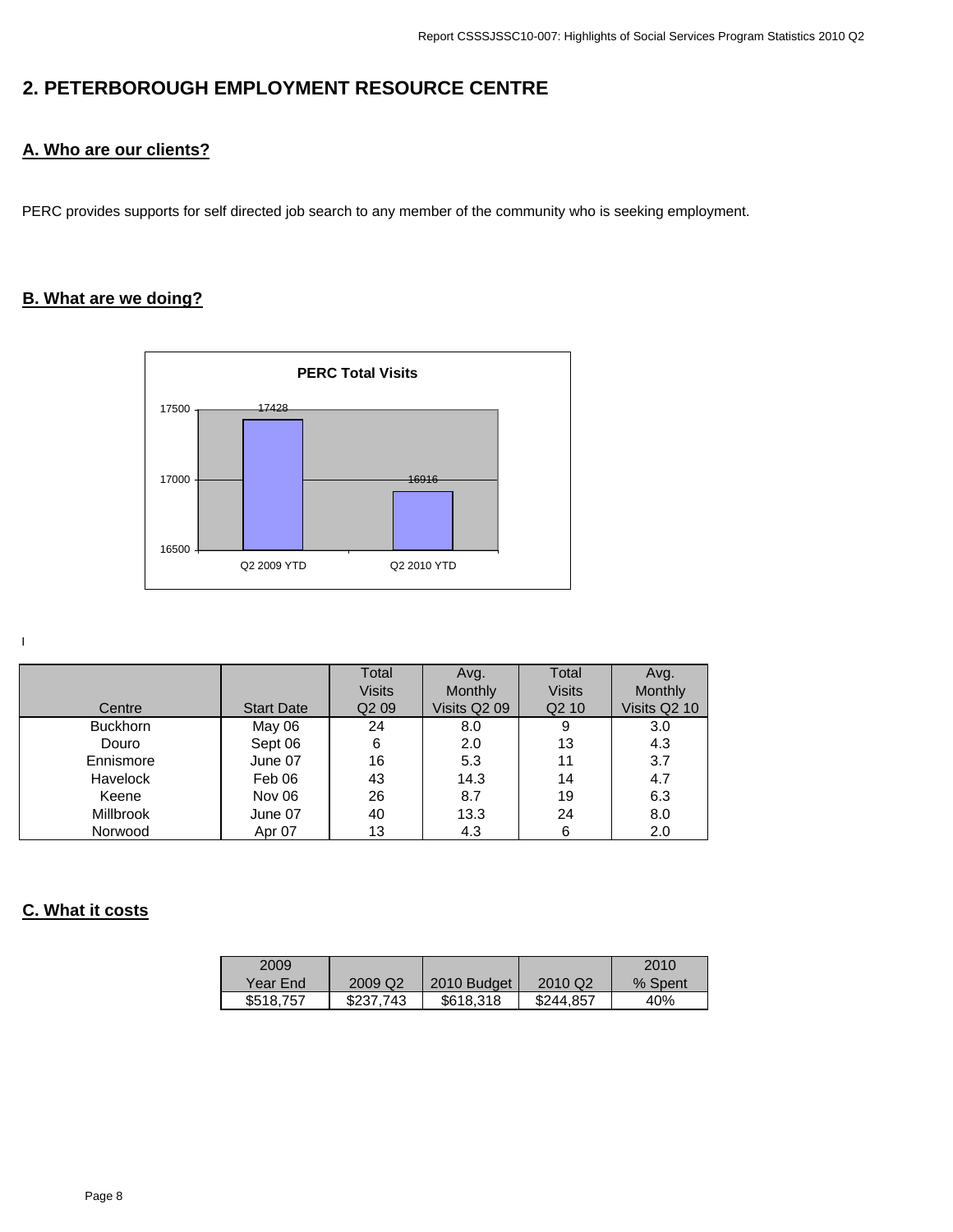# **3. HOSTELS AND HOMELESSNESS**

## **A. Who are our clients?**

We serve individuals and families experiencing homelessness within our community.

#### i) Average Length of Stay in Shelter



#### ii) Where They Came From



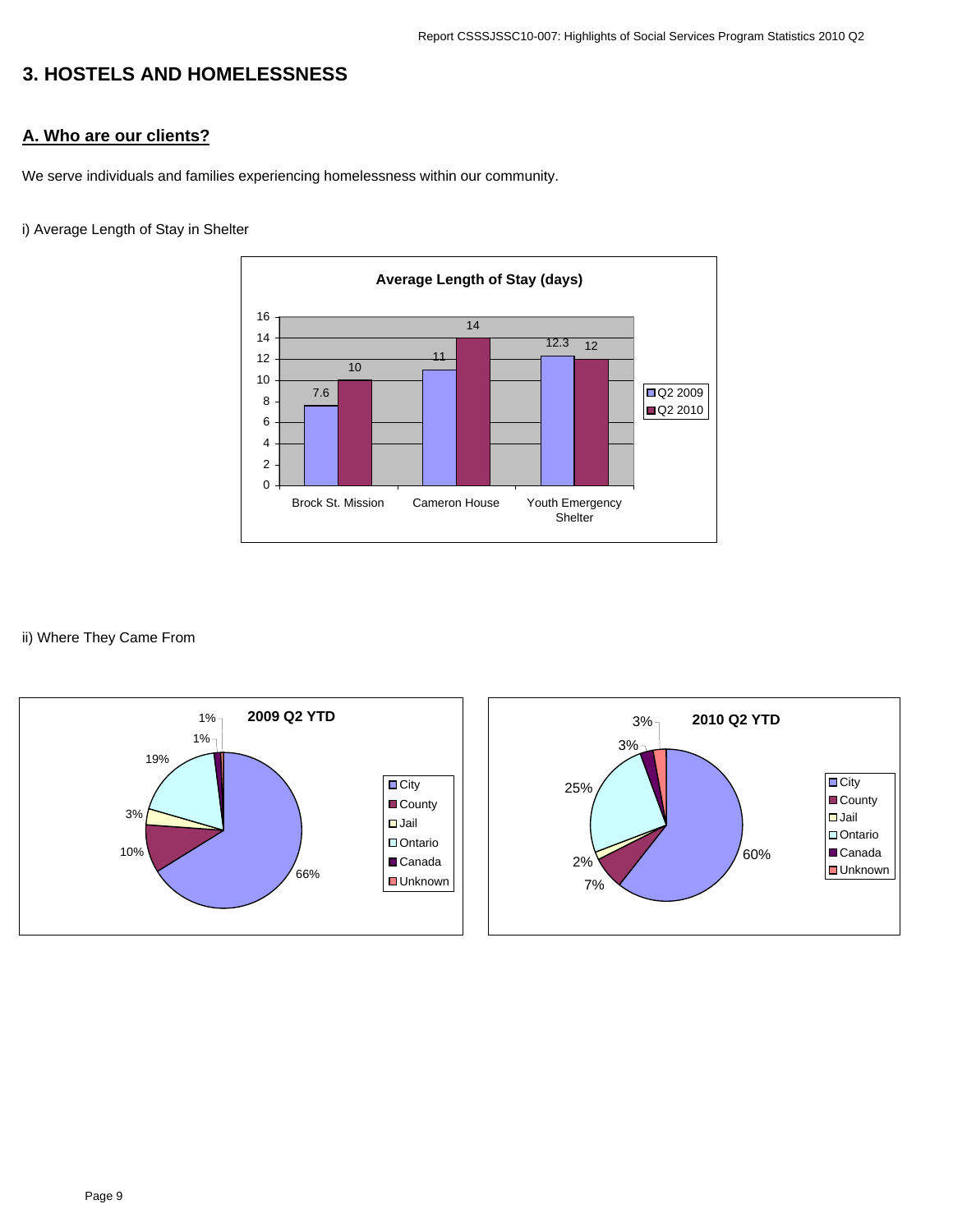## **B. What are we doing?**

i) Accommodations Found

| Q <sub>2</sub> 2009 | Q <sub>2</sub> 2010 |
|---------------------|---------------------|
| YTD                 | YTD                 |
| 132                 | 112                 |

ii) Bed Days



## **C. What it costs**

|          | 2009        |           |             |                     | 2010    |
|----------|-------------|-----------|-------------|---------------------|---------|
|          | Year End    | 2009 Q2   | 2010 Budget | 2010 Q <sub>2</sub> | % Spent |
| Gross    | \$1,225,339 | \$488,555 | \$1,286,966 | \$463,223           | 36%     |
| City     | \$391,501   | \$128,537 | \$397,076   | \$125,900           | 32%     |
| County   | \$170,000   | \$88,618  | \$170,000   | \$83,220            | 49%     |
| Province | \$663,838   | \$271.400 | \$719,890   | \$254.103           | 35%     |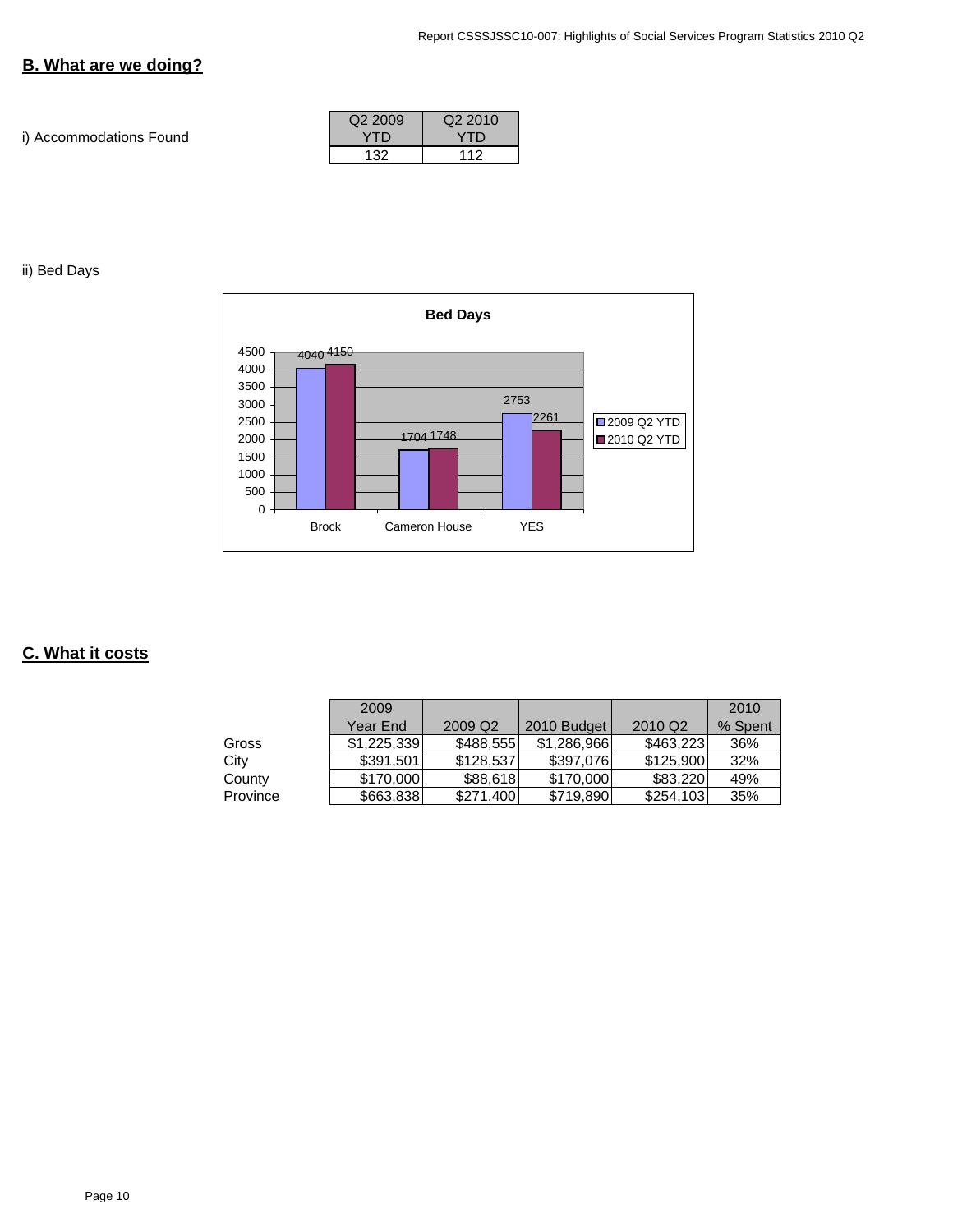## **4. CHILD CARE**

#### **A. Why is child care being provided to families in our communities?**

| Total      |       |
|------------|-------|
| Applicants | % Age |
| 106        | 18.06 |
| 342        | 58.26 |
| 90         | 15.33 |
| 29         | 4.94  |
| 20         | 3.41  |
| 587        | 100   |
|            |       |

### **B. How many names are on the wait list needing financial assistance for child care?**

**Wait List** 

| # of Children | When Care is Required   |  |  |
|---------------|-------------------------|--|--|
| 272           | January - December 2010 |  |  |
| 13            | January - May 2011      |  |  |

#### **C. Caseload**

Active families have been assessed and approved for financial assistance. Looking for placement have also been assessed and are in the process of securing a child care spot.

|             | $\#$ of Children $\#$ of Families |     |
|-------------|-----------------------------------|-----|
| Active      |                                   |     |
| Children    | 664                               | 485 |
| Looking for |                                   |     |
| Placement   | 27                                | 18  |